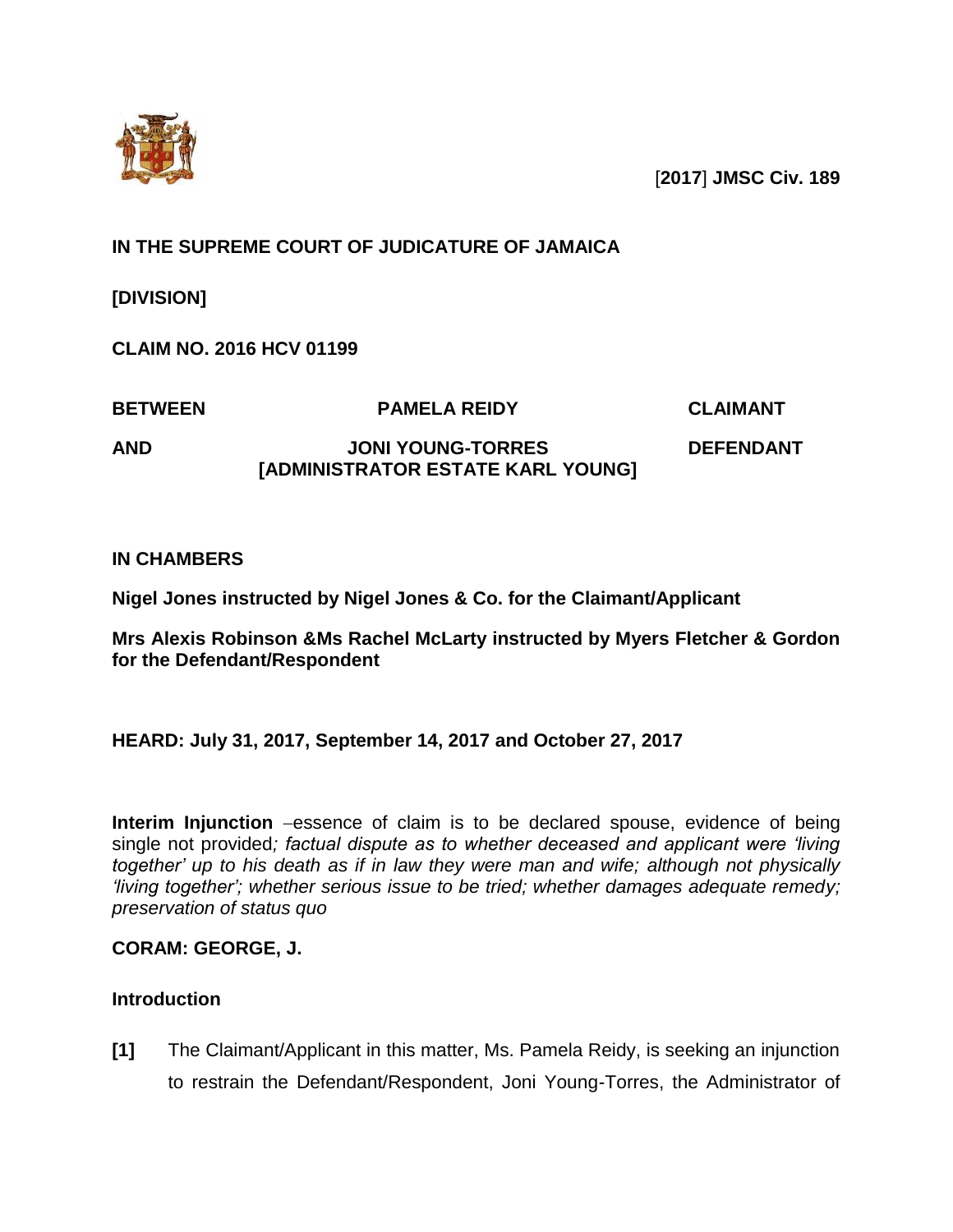the Estate of Karl Young, whether by herself or otherwise from selling, transferring or disposing of any of the properties that falls under the estate of Karl Young, the deceased.

- **[2]** The Claimant/Applicant contends that she is the common law spouse of the deceased and that they lived as husband and wife up to his death. This she maintains is true, despite the fact that evidence has been advanced that shows that she has been living in the United States of America for at least 8 years prior to his death. The explanation proffered for her extended stay in the United States of America is that she was seriously ill and that the deceased insisted that she remained overseas for treatment, as he was of the view that better healthcare opportunities existed in the United States of America.
- **[3]** Amongst her contention is the fact that the Defendant/Respondent intends to sell the properties under the estate. This she avers has made her fearful that if she awaits the hearing of the substantial matter of this claim, and it is declared that she is the deceased's spouse, it may be too late for her to receive the percentage share that she would be entitled as a beneficiary under the deceased's estate, as the assets under the estate would have been dissipated to her detriment and likely loss of remedy.

### **Background**

- **[4]** The Claimant/Applicant's quest to be declared the spouse of the deceased dates back to March 23, 2016. On this date an Ex parte Notice of Application for Court Orders and Supporting Affidavits were filed by the Claimant/Applicant, as well as one Ms. Paula Ahuja, the Claimant/Applicant's sister.
- **[5]** On April 18, 2016, a Notice of Change of Attorney was filed by the Claimant/Applicant's present Attorneys, and on April 20, 2016, a Fixed Date Claim Form was filed on the Applicant's behalf, again, seeking a declaration that the Claimant/Applicant is the common law spouse of the deceased. The Fixed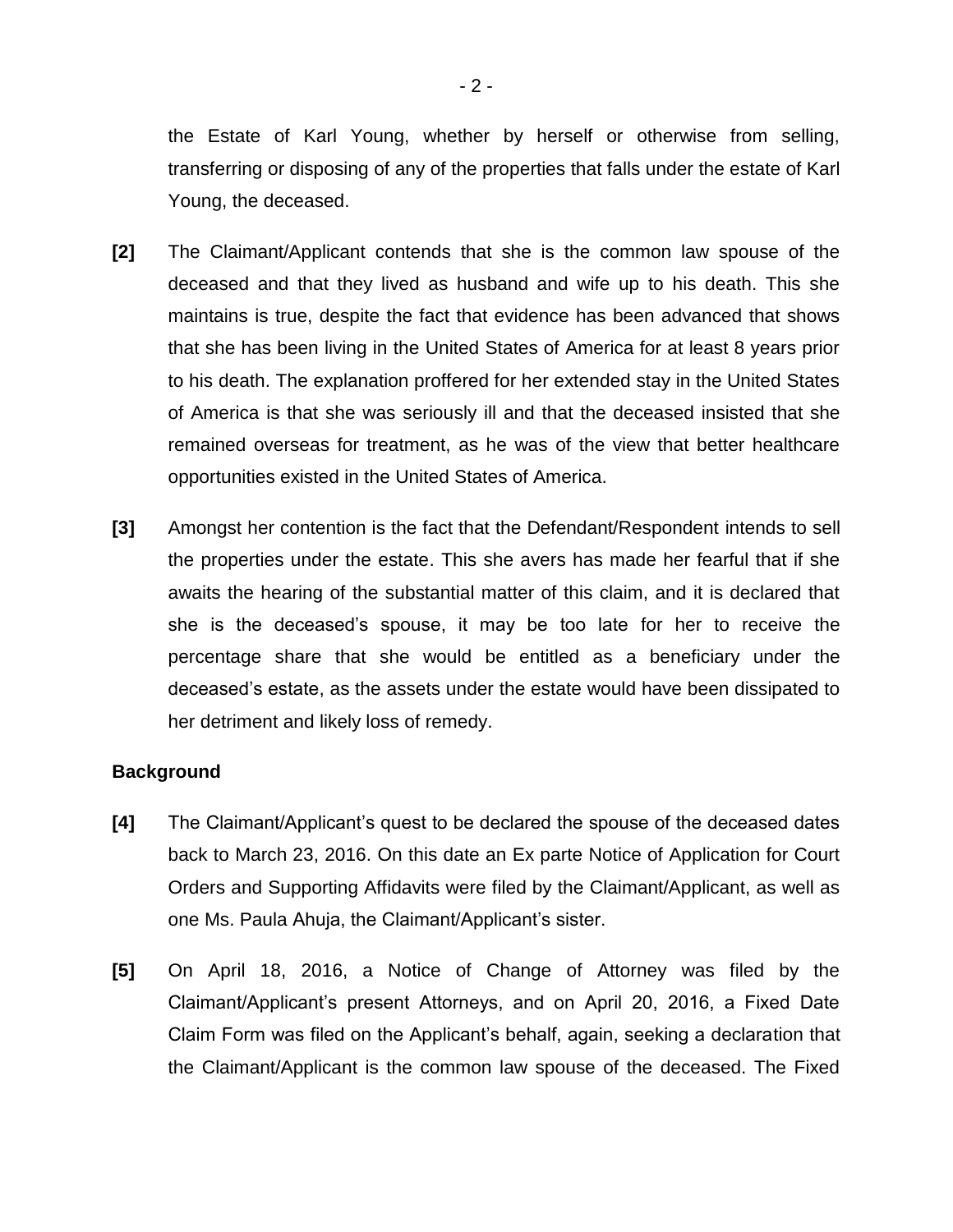Date Claim Form was accompanied by several affidavits supporting the Claimant/Applicant's claim.

**[6]** On May 11, 2017, an Ex parte Notice of Application for Injunction was filed – the subject of the Application at bar. - This was followed by an Amended Ex parte Notice of Application for Injunction on May 18, 2017. Of note is the fact that this Application was once again amended on October 27, 2017, and the words "Ex parte" were removed. In this Application, the Claimant/Applicant outlined that there are serious issues to be tried and that she has a real prospect of succeeding with the Claim filed against the Defendant/Respondent. She further highlighted that damages would not be an adequate remedy in the event that the injunction is not granted and she is successful in her substantive claim.

#### **Issue**

- **[7]** By virtue of the above, it is pellucid that the principal issue to be distilled and determined is –
	- 1. Whether or not the Claimant/Applicant has met the requisite threshold for the granting of an injunction.

### **Analysis**

## **CONSIDERATIONS FOR THE GRANT OF AN INTERIM INJUNCTION**

**[8]** The seminal case of **American Cyanamid Co. v. Ethicon Ltd** [1975] 1 All E.R. 504, and the decision of the Judicial Committee of the Privy Council in **NCB v. Olint** [ 2009] J.C.P.C. 16 have established principles to guide the Court as to the factors for consideration in determining whether to grant an interim injunction. These are considerations which have been judicially utilized time and time again in various cases both here and in other jurisdictions, and have proven to be of great value in the attempt to balance the interests of the parties and to provide a just outcome to applications of this nature.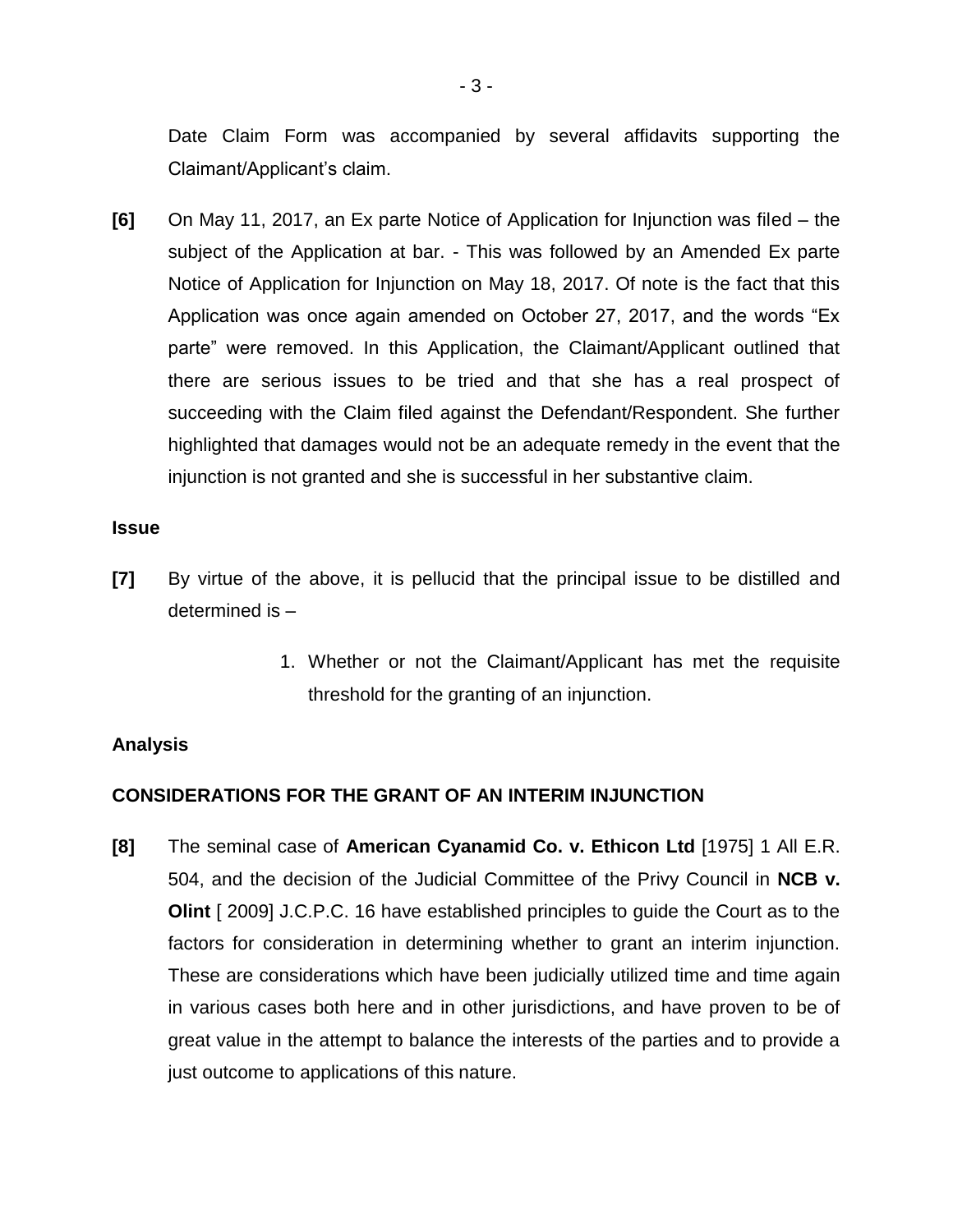- **[9]** These authorities have identified that the starting point for an application of this nature is, to consider whether there is a serious issue to be tried? This question necessarily involves an assessment of whether any issue to be tried is frivolous or vexatious. It is only if this is answered in the affirmative that the court should take the next step to consider where, the general balance of convenience lies between the parties. This consideration involves the contemplation of whether damages are an adequate remedy for the Claimant, and if so, whether the Defendant is in a position to pay those damages.
- **[10]** In the event that damages would suffice as an adequate remedy, the injunction will not normally be granted unless for instance, reason is shown that there is some factor that may displace the availability of damages, should the claimant succeed. This includes the Defendant not being in a position to pay them.
- **[11]** Should it be discovered that damages would not provide an adequate remedy for the Claimant, then the question for the court becomes whether, if the injunction was granted, the Defendant would be adequately compensated by the Claimants' cross-undertaking in damages.
- **[12]** The balance of convenience test also requires the court if it is unsure as to the adequacy of damages for both parties, to consider other factors. Where other factors appear to be evenly balanced, it is said to 'be a counsel of prudence' to take such measures as are designed to preserve the status quo. There may also be other special factors to be taken into account, depending on the particular facts and circumstances of the case.

#### **Whether serious issue to be tried**

**[13]** In considering whether there is a serious issue to be tried, it is inevitable that this includes a consideration of whether the claimant has any prospect of success, because if he does not, then it would be difficult to resist the conclusion that the claim is either frivolous or vexatious. In considering the prospect of the Claimant's claim, it is clear that the evidence and submissions put forward by the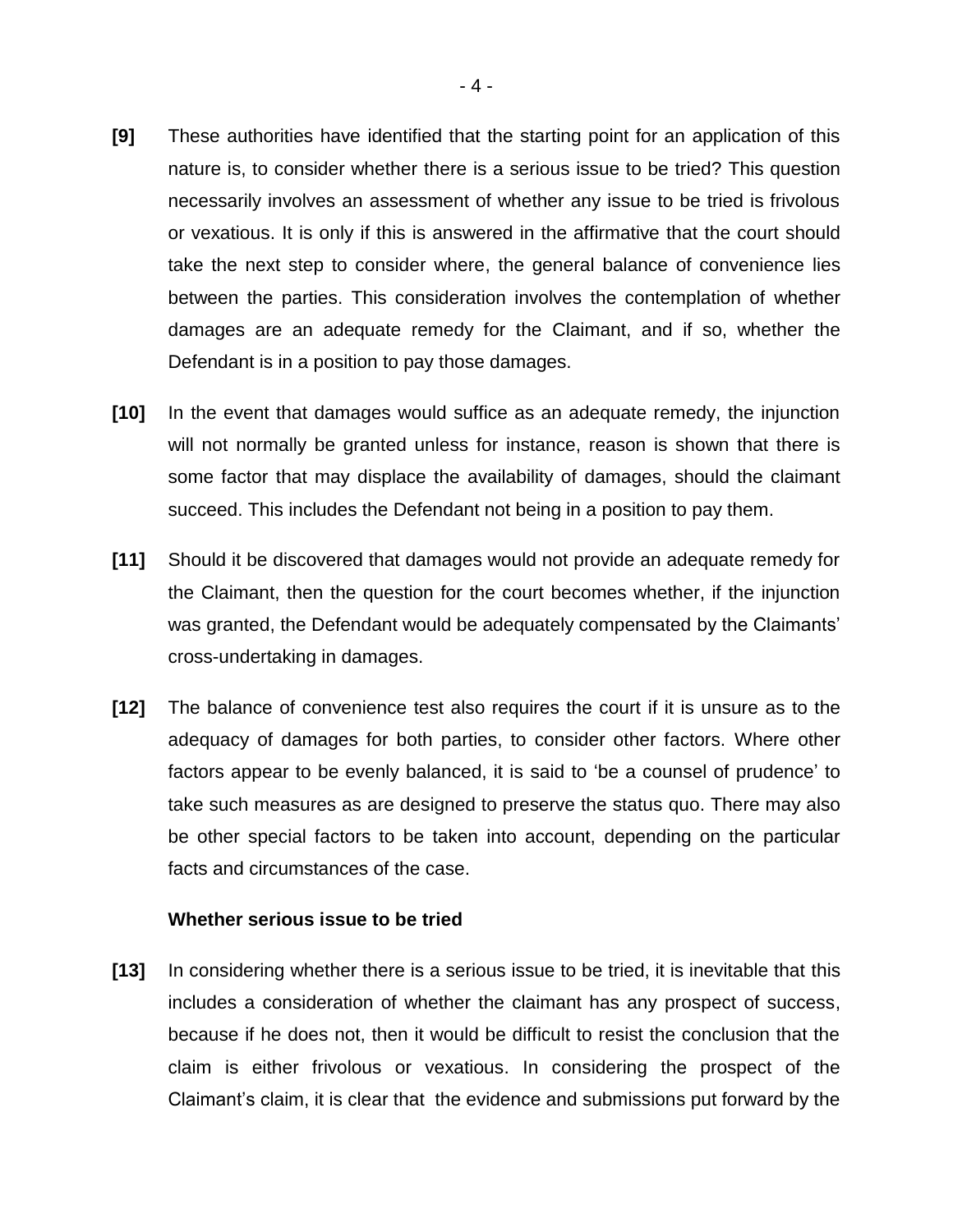Claimant and Defendant in relation to the parties living as husband and wife prior to her departure from the island, are almost unnecessary, as there is overwhelming evidence that in fact, the parties were in a relationship which fits in the classical definition of 'common law' spouse' in this context, except for the fact that the applicant has not provided proof that she was single at the time. As such I find it unnecessary to be detained by the historical evidence, prior to the applicant's departure from the island, as this would have been at least 8 years before the death of Mr. Karl Young, the deceased.

**[14]** Lord Diplock in the Privy Council decision of **ENG Mee YONG and Others v Letuchasan, 1979 UKPC 13 (4th April 1979),** made it clear that:

> *"The guiding principle in granting an interlocutory injunction is the balance of convenience. There is no requirement that before an interlocutory injunction is granted the plaintiff should satisfy the court that there is a 'probability,' a 'prima facie case' or 'a strong prima facie case' that if the action goes to trial, he will succeed; but before any question of a balance of convenience can arise, the party seeking the injunction must satisfy the court that his claim is neither frivolous or vexatious; in other words that the evidence before the court discloses there is a serious question to be tried, American Cynamid v Ethicon Ltd. (1975) AC396."*

- **[15]** This principle has been somewhat refined or qualified by later cases such as **OlInt,** where the Court uses expressions such as the Claimant 'must show a prospect of success' and in some cases, a real prospect of success. (See: paragraph 23 of **Olint**). This of course should not be strange concepts, as in considering a serious issue to be tried, this must necessarily involve an assessment of any prospect of success.
- **[16] The Intestates Estates and Property Charges Act**, being relied on by the applicant requires that she be single and living/cohabiting with the deceased, as if she were in law his wife, for at least 5 years before his death in order to be regarded as 'spouse' for the purposes of the Act **(See: Section 2 (d) (i)).** It is this 5 year period which is essential to the applicant's request to be declared as 'spouse' and goes to the substance of the Further amended fixed date claim, which seeks this declaration as well as other orders/declarations under **The**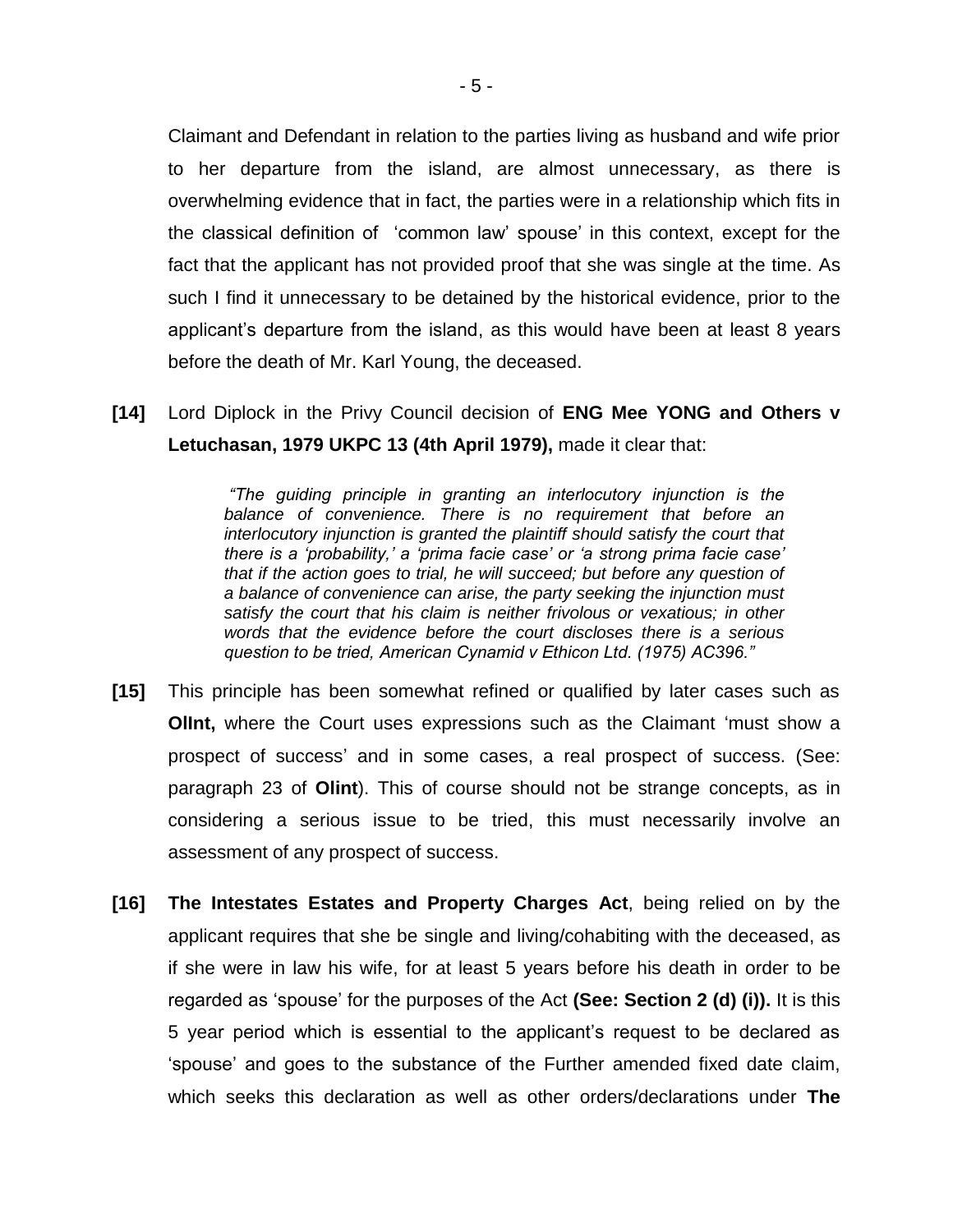**Property (Rights of Spouses) Act,** as well as the setting aside of the Grant of Administration; all of these being matters for determination

- **[17]** As said earlier, this question is interlinked with whether the claimant has a reasonable prospect of succeeding at trial. There are three sub-questions to be answered. These are as follows:**(a)** whether the applicant was the spouse of the deceased up to the time of his death and whether the parties could legally be considered to be in a spousal relationship, within the definition of **section 2 (d) (i) of the Intestates Estates and Charges Act,** for at least 5 years immediately preceding the death of Mr. Karl Young. **(b)** whether the Further amended Fixed date claim form is procedurally defective as it is not in accordance with the rules as to the setting aside of a Grant of Administration and does not challenge, as stated by the respondent, "the grant in and of itself but only challenges it if the sole issue in this case is determined in her favour" **(c)**whether the Applicant is entitled to any of the Estate, under the Property (Rights of Spouses) Act.
- **[18]** The affidavit of Louise Moo-Young, filed on behalf of the administrator stands sharply in contrast to that of the Applicant as to the relationship between the Applicant and the deceased up to the time of his death. It is ultimately the determination of this issue, which will set the stage for the administrator and the Applicant and which will guide the parties as to their legal rights and obligations in the context of these disputes.
- **[19]** It is the view of the Defendant/Respondent that the Claimant/Applicant does not have a real prospect of success at trial. Their first premise for this contention is that the Applicant/Claimant has not established through her pleadings that she was single, during the time she asserts that she was cohabiting with the deceased Karl Young as his spouse. There is a fine line to be carefully drawn and skilfully manoeuvred between an assessment of a 'prospect of succeeding' and the conduct of a mini-trial, bearing in mind that in exercising my discretion, this is not a fact finding exercise and or a determination of facts.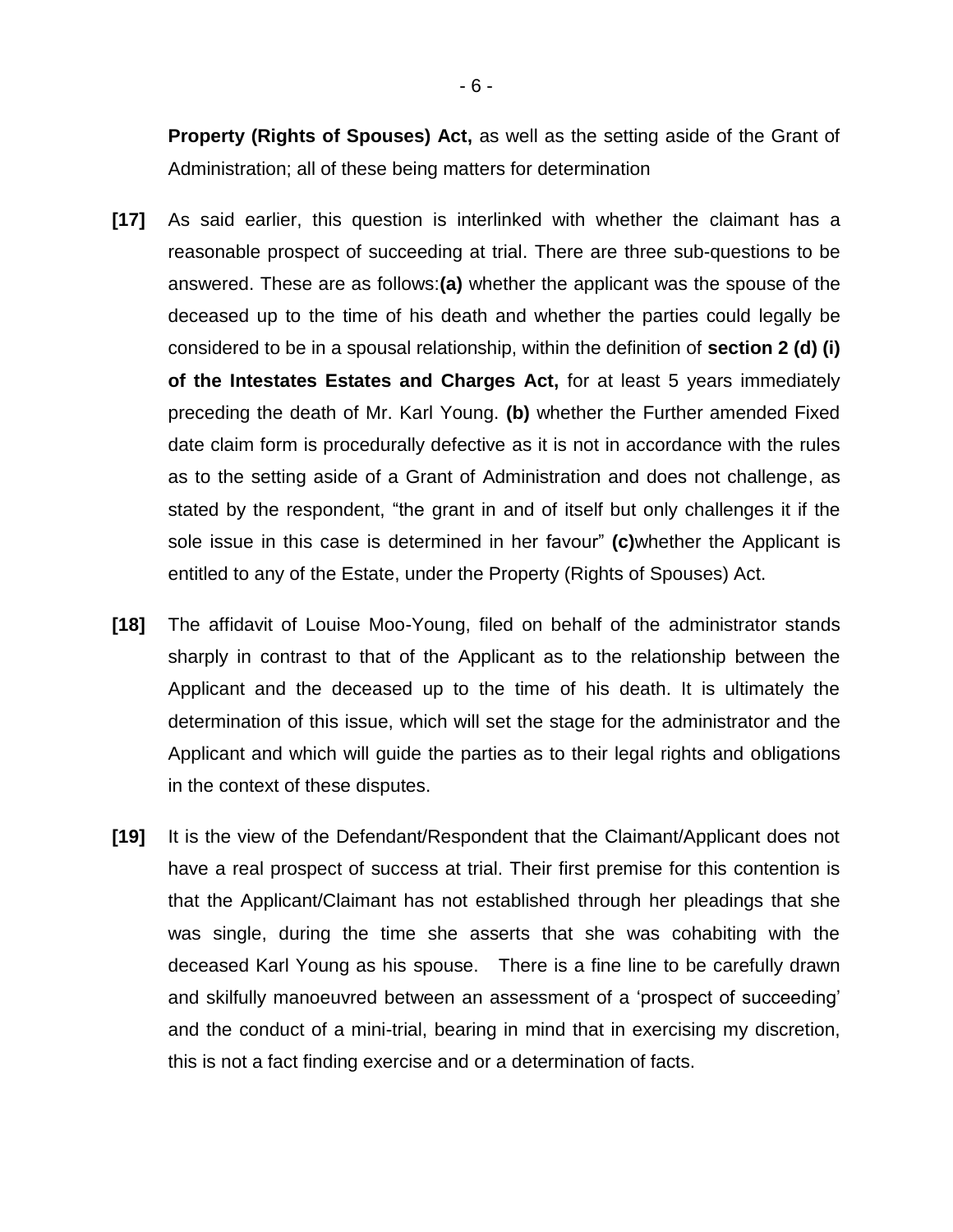# **The Interstates and Property Charges Act by section 2 (1)**

## **(d) defines spouse as:**

*a single woman who has lived and cohabited with a single man as if she were in law his wife for a period of not less than 5 years immediately preceding his death;* 

*and by virtue of paragraph (e)*

*a "single woman" and "single man" used with reference to the definition of "spouse" include a widow or widower, as the case may be, or a divorcee.*

- **[20]** In view of this statutory definition, a person claiming to be declared as spouse is required to establish that 'he or she is 'single' within the meaning of the Act. It is for the applicant to establish that she qualifies as a 'spouse' within the meaning of the Act and she must do so on a balance of probabilities. **Jeanette Jacks v Estate Bertram Christopher Donaldson Claim no. 2007 HCV 01890; judgment delivered 22, December, 2008 by Daye J** is cited by the respondent in support of this point. McDonald **Bishop, J**. (as she then was) succinctly puts it, when looking at similar provisions in section **2 (1)** in **the Property (Rights of Spouses) Act,** as *"The question as to whether she is a spouse is a matter of law as well as of fact. The burden of proof is on the claimant to satisfy the court on a balance of probability both as a matter of law and as a matter of fact, that she is the defendant's spouse"* Millicent Bowes v Keith Alexander Taylor 2006 HCV 05107 at paragraph 31.
- **[21]** It must be borne in mind that McDonald Bishop, J.A. was at the time dealing with a final judgement and Her Ladyship had all the evidence that the parties were relying on. There was no room for any corrective or remedial action. This makes that situation distinguishable from the one now before the Court.
- **[22]** It is the position of the Respondent that the Applicant's pleadings have failed to disclose that she was single at the time she claimed she was the spouse of the deceased, for at least 5 years prior to his death. As such they contend that the Applicant's case is doomed to fail. There is no dispute that Karl Young became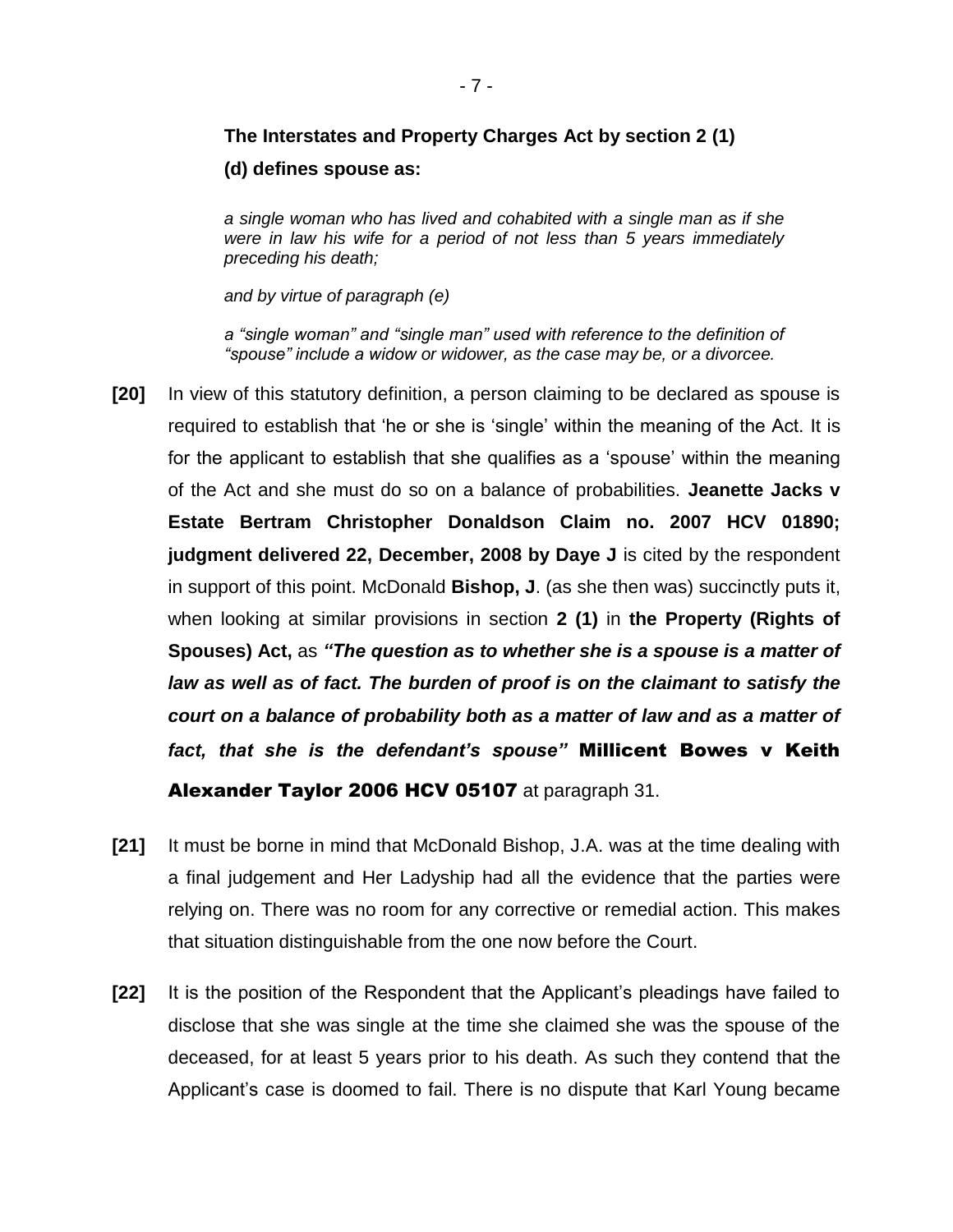divorced from as far as back as at least 1992. According to the Applicant the issue of whether or not the applicant was single can be inferred from the pleadings. They rely on the fact that the Applicant speaks of being the spouse of the deceased, which they say necessarily infers that she was at the time a single woman and that herself and the deceased were cohabiting as "man and wife."

- **[23]** On the other hand, it is the contention of the Respondent that no such inference could reasonably be drawn particularly in a context where the parties had cohabited and the Applicant had considered herself 'spouse' prior to the divorce of the deceased. The Applicant in her affidavit speaks of being the spouse of the Deceased from the time of cohabitation, which was prior to the deceased becoming divorced.
- **[24]** I believe that there is insufficient evidence from which to draw any reasonable inference. The Applicant speaks of being the spouse of the Deceased in relation to the fact of cohabitation but not in the context of either of them being single. Here reference to the deceased being divorced was more about the fact that he then treated her and held her out as his wife and not in the context of being single for the purposes of the Act. Of course this evidence can be used as proof of him being single at the time of cohabitation, following his divorce. However, there is nothing in the evidence before the Court which expressly or indirectly, speaks to the Applicant being 'single' as required by the Act. She does, however, speak of being the spouse of the deceased. At paragraph 2 of her affidavit filed March 23, 2016, she states "That I was the common law spouse of Karl Young who died on the 10<sup>th</sup> June 2010 in the United States of America".
- **[25]** It is my view that in the context of the declaration being sought, 'single' means an unmarried person and by **Section 2 (e) of the Intestates Estates and Charges Act,** include those who were previously married but had become divorced or a widower or widow and so were no longer married. It is possible to cohabit with the deceased as husband and wife without being 'single', but this is not the same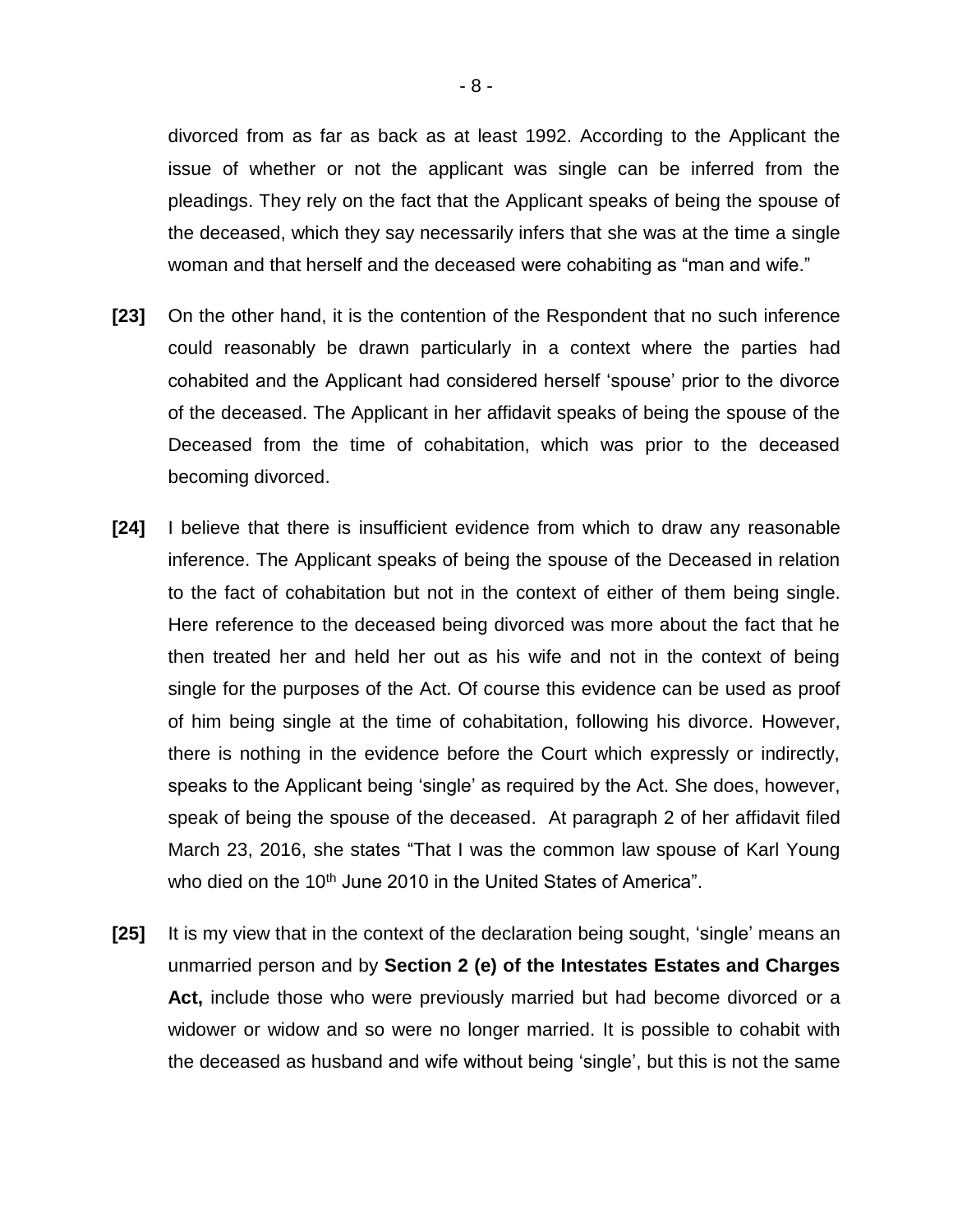'as if she were in law his wife' as required by section 2 (d) of the Act. This legal definition requires the prerequisite component of being 'single'.

**[26]** I bear in mind **Rule 29.9(1) of the Civil Procedure Rules** which allows for amplification of a witness' witness statement, should the trial Judge so permits. The section reads:

**A witness giving oral evidence may with the permission of the court-**

**(a) Amplify the evidence set out in his or her witness statement if that statement has disclosed the substance of the evidence which the witness is asked to amplify.**

It is also worthy of note that by **Rule 29.4 (6) of the Civil Procedure Rules,** a party may apply for permission to file supplemental witness statements.

- **[27]** This is an interlocutory application and at any time before the determination of the matter, the parties are able to make applications for various orders which may be required for the full presentation of their case. Of course, there is an expectation that parties will comply with the rules – that timetables are met and that the statement of case at the time of trial fully reflects the position of each party. However, the court has discretion to give orders and directions, to facilitate full ventilation of the issues in accordance with the overriding objective of dealing with cases justly. In dealing with cases justly, a primary consideration must be the determination of matters based on their merits rather than mere 'technicalities'. This is of course subject to the issues and material before the Court at the time of application or final adjudication.
- **[28]** I am aware that in dealing with interlocutory applications, I am to consider the state of the evidence as it appears before me at the time of the application. However, I believe that this statement of principle relates to evidence required for the interim application itself. In this application the issue of whether the applicant was 'single' is a matter for trial. The file indicates that Counsel has been in this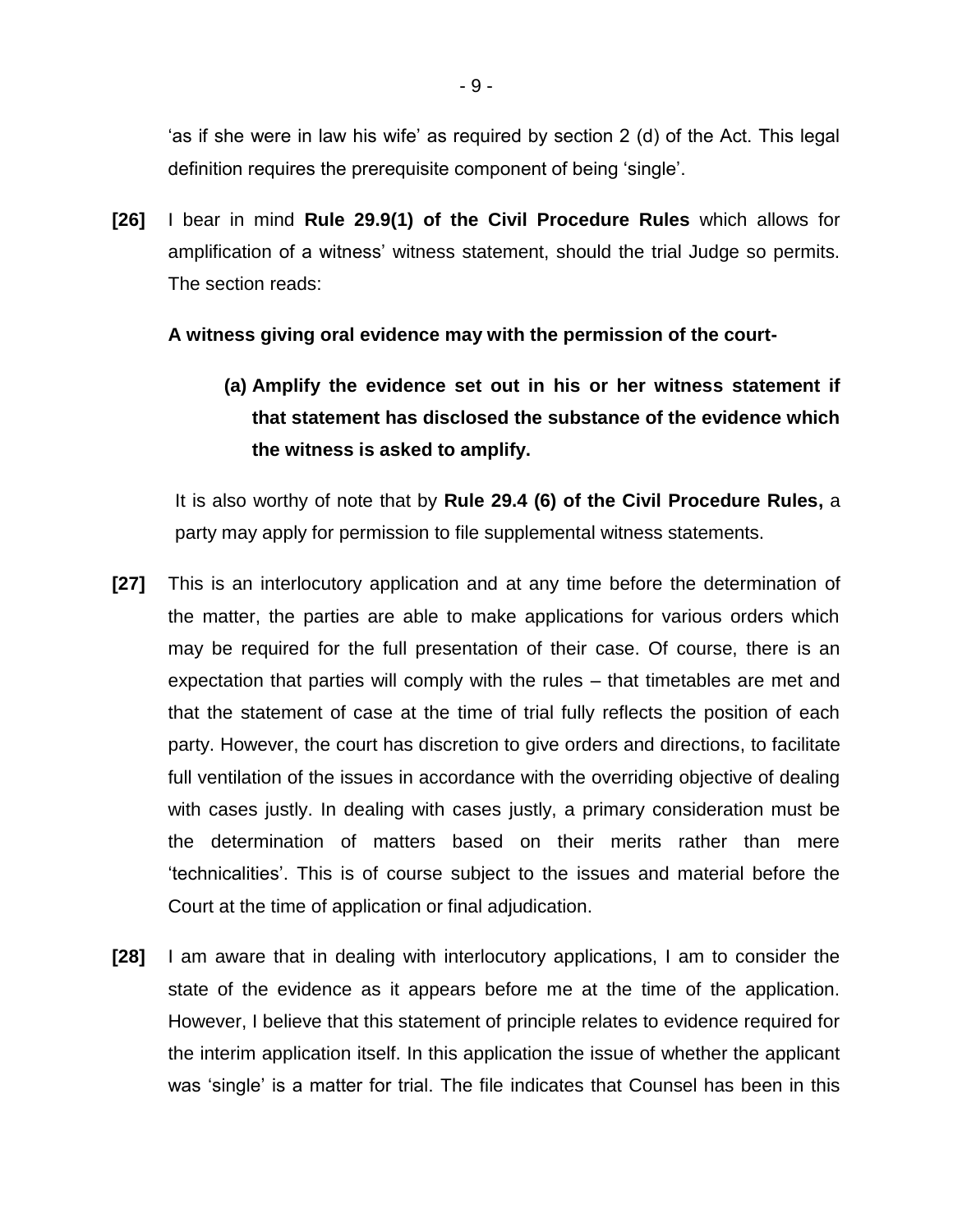matter since April 18, 2016. It is then sensible to assume that the lack of definitive pronouncement as to being 'single' is more an omission, (as indicated by Counsel in his oral submissions), rather than a lack of 'standing'. Such an omission may be put right if an order is sought to that effect. It seemed to have been an omission which caught counsel for the Claimant/Applicant by surprise at the Hearing of this application. The substance of the evidence currently before the Court is that they were living together as man and wife. If in fact there was an omission and she was in fact single during this time, it is likely that a Court will be amenable to corrective action. In fact, no directions have yet been made at a case management conference, where there will be ample opportunity for appropriate orders and neither is there an application for summary judgment.

- **[29]** It is therefore clear that this issue cannot be determined at this interlocutory stage. I believe that the decision as to whether the applicant satisfies the test to be declared as "spouse" is necessarily a matter for the trial judge, before whom all the material evidence will be presented and any shortcomings addressed in the final determination. – **.**
- **[30]** There is also the significant and vexed question as to whether the applicant and deceased were living together as man and wife, for the 5 years immediately preceding his death – The applicant contends that they were still cohabiting/living together as man and wife, right up to his death. There is evidence that she left the island as far back as 2002/2003 (paragraph 15 of her affidavit filed April 21, 2016). According to the evidence of the respondent, this was around 2001**.** In any event, this would have been more than five years before the death of the deceased. A significant question for the Court at trial will be whether the circumstances, that on the evidence, existed between the applicant and the deceased following her departure from Jamaica, particularly the 5 years, immediately preceding his death, amounts to what can be considered in law as living together 'as if she were in law his wife'. This, of course, is an objective and a subjective test, answered only from the circumstances accepted by the Court and the application of the relevant law.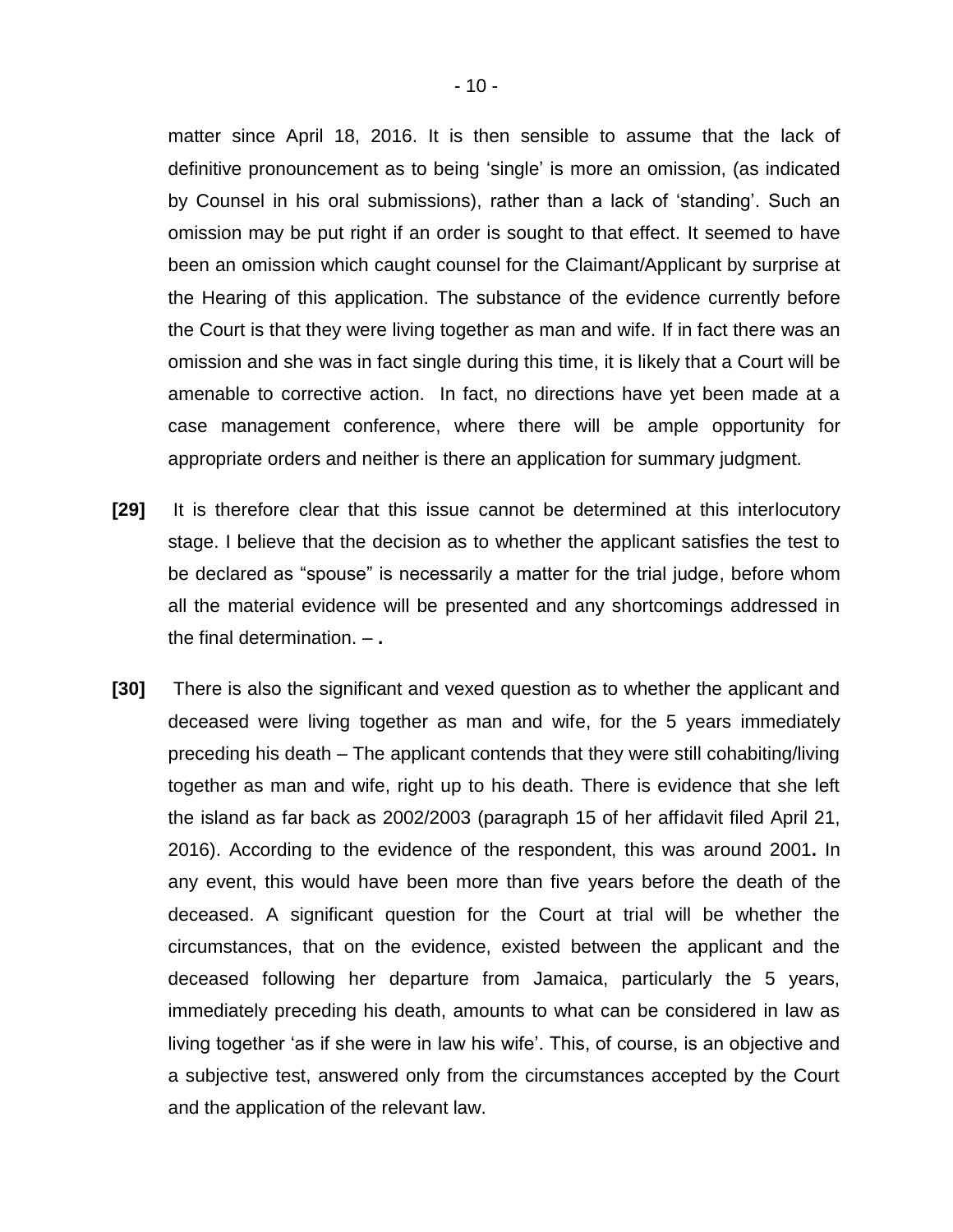- **[31]** The Respondent/ Defendant contend that there is no serious issue to be tried as the Applicant needs to show a prospect of success. This it is said, she is unable to do, not only because she has so far failed to provide evidence of being 'single' but also as she has not shown evidence of living with the deceased, as if she was in law his wife, for at least the 5 years immediately preceding his death.
- **[32]** It is the evidence of the applicant, that following her departure from Jamaica, herself, and the defendant continued a relationship as 'man and wife.' She asserts that her absence abroad was initially due to studying and then to serious illnesses and not as a result of a cessation of the relationship with the deceased. She supports her position by asserting that the deceased continued to support her even after her departure and that he wanted her to stay in the United States for medical care and to be near their son. She initially went to the United States in about 2002 to 2003 to do a painting course and to, at the behest of the deceased be near their son who was living in the United States. She became ill but they continued to live together as 'man and wife', although she was not physically present where the deceased had been residing and had not, it appears, returned to Jamaica, any at all, prior to his death. She has support in the form of affidavit evidence from Paula Ahuja, who indicates that "for a long time, my sister could not walk. She would go to doctors after doctors and they were not able to diagnose her. This was an issue for years. She could not travel. She could not visit me, or her mother, or her son, or Karl."
- **[33]** The Defendant/Respondent contends that "physically living together" is an important factor in determining, whether they lived together as man and wife. They cite in support **Nicholson v Warren BZ 2005 SC 29 at [21].** The Applicant relies on **Millicent Bowes v Keith Alexander Taylor Claim No.2006 HCV 05107 and the dictum of McDonald Bishop J at paragraph 49, that:**

*"in examining the question before me against the background of authorities I have had the opportunity to review I too will agree that no single factor can be conclusive of the question whether a man and woman were living together as if they were in law husband and wife. I have come to the conclusion too that there is not (and there might never*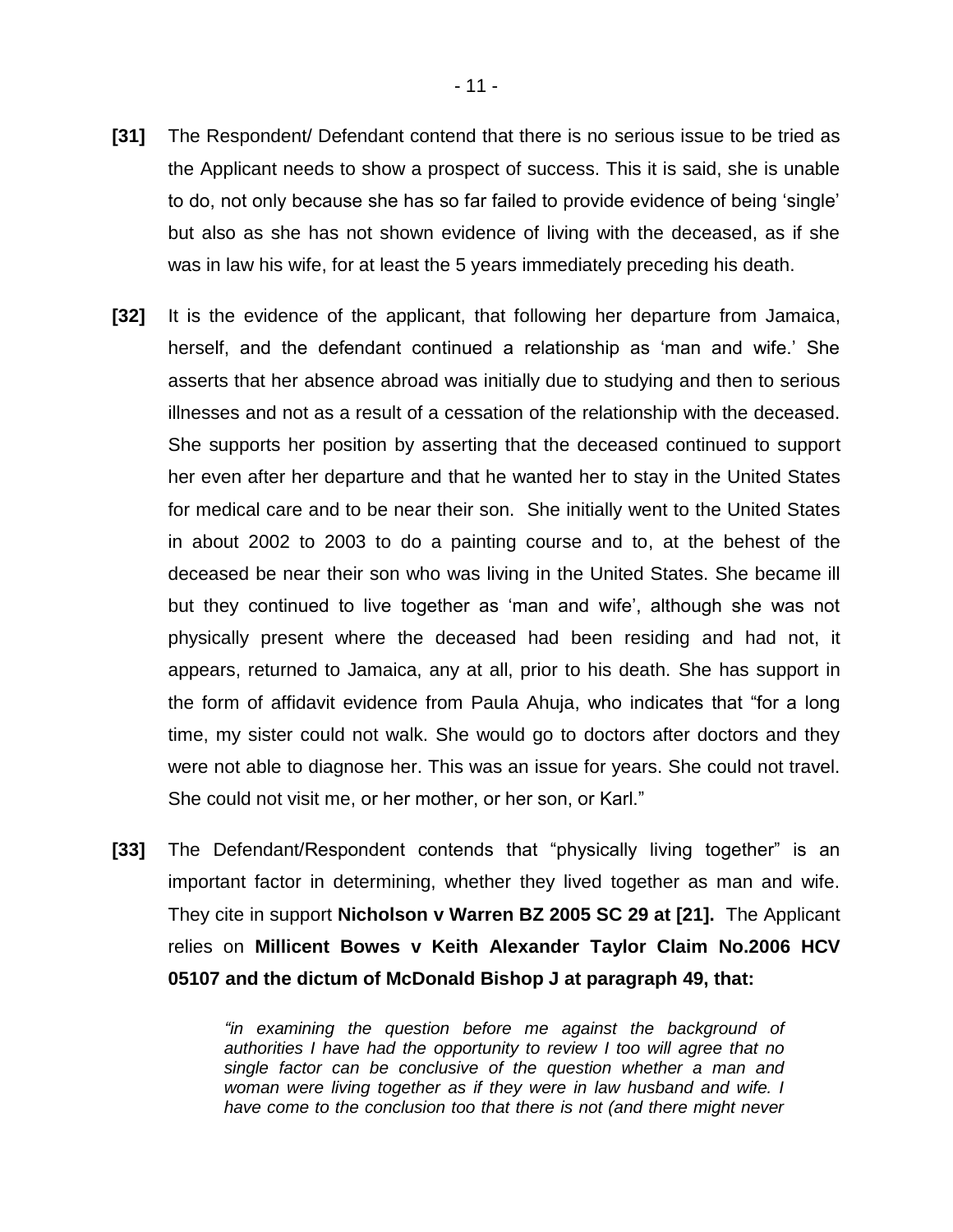*be) a closed and exhaustive list of criteria that may be used to determine the question. It requires, to my mind, a thorough examination of the circumstances of the parties' interaction with each other as well their interaction with others while bearing in mind that there will always be variations in the personalities, conduct, motivations and expectations of human beings.*

- **[34]** The assessment as to whether the Claimant/Applicant has any prospect of success is important because if there is none, that will be the end of the matter, and I need not go any further to consider the other questions involved in the test for an interlocutory injunction. The grant of an injunction can never be warranted where there is no reasonable prospect of the Applicant succeeding at trial.
- **[35]** Although, I do note that there is no evidence of the Claimant/Applicant returning to Jamaica or that the parties saw each other between at least 2003 to the death of Mr Young in 2010, it is still an issue for the Judge at trial. The court has to take into account a number of factors in coming to its determination at trial, these include, such things as 'living together' in the same household, which was not the case with the Claimant/Applicant and the deceased as they were physically apart in the 5 years prior to his death. However, as Tryer J, in **Kimber v Kimber [2000] 1 FLR 384,** remarked: *"the reasoning behind the change needs to be analysed: in other words, the 'why'* and as pointed out by McDonald Bishop, J at paragraph 37 of **Bowes**, *"It therefore becomes a matter strictly for judicial interpretation and determination as to when persons are cohabiting as if they are in law husband and wife." And* as Tryer, J further pointed out in **Kimber**–

*"It is foolhardy to attempt to reduce to a judicial soundbite a comprehensive list of criteria and the authorities are replete with warnings of the dangers of doing so."*

**[36]** At paragraph 49 of the **Bowes** judgment McDonald Bishop, J.A. found the authorities instructive and was able to conclude that -

> *"no single factor can be conclusive of the question whether a man and woman were living together 'as if in law they were husband and wife. I have come to the conclusion too that there is not (and there might never*  be) a closed and exhaustive list of criteria that may be question. It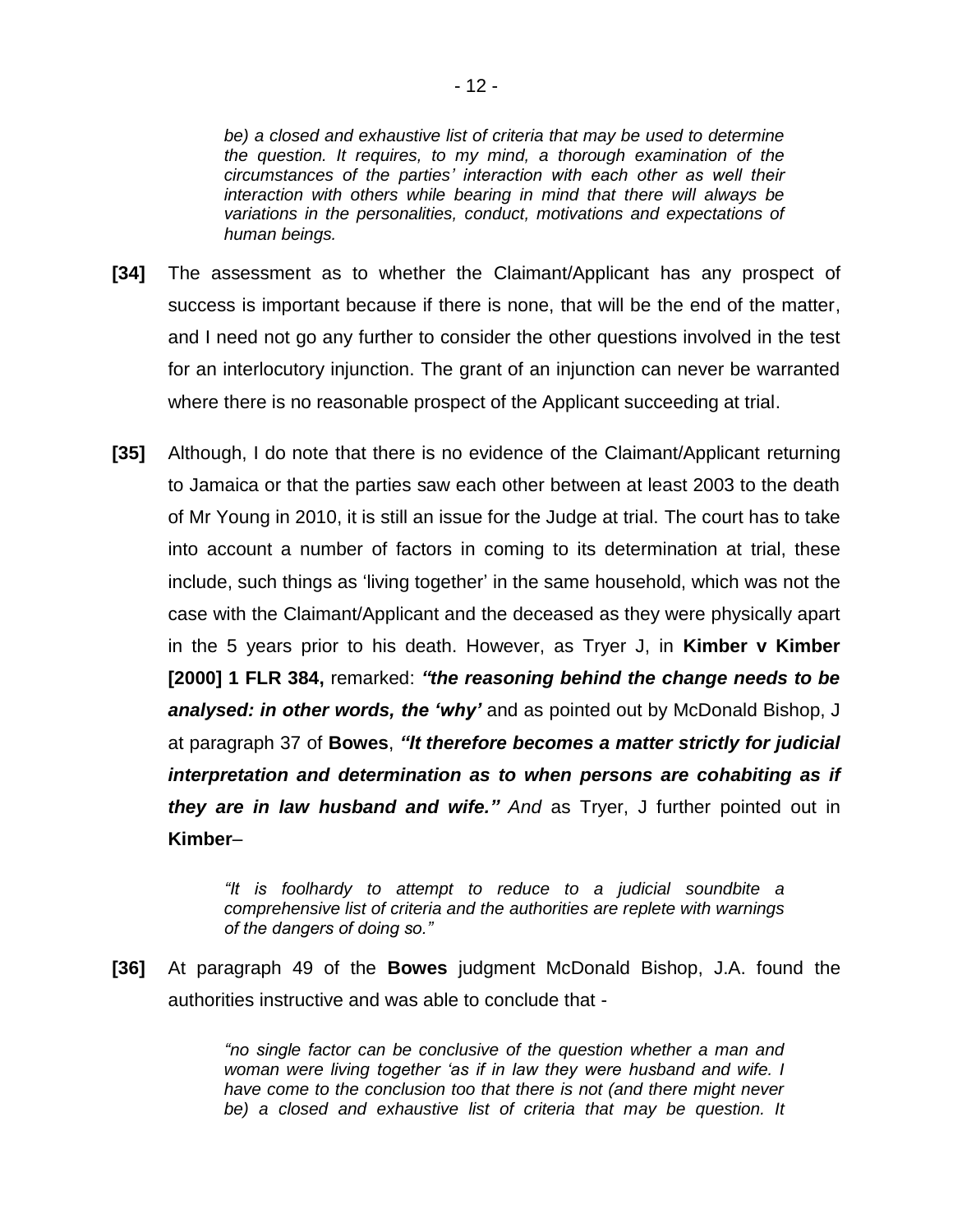*requires to my mind, a thorough examination of the circumstances of the parties interacting with each other as well as their interaction with others while bearing in mind that there will always be variation in personalities, conduct motivations and expectations of human beings. The court indeed*  will have to make a value judgment taking into account all the special *features thrown up by a particular case to see whether the lives of the parties have been so intertwined and their general relationship such that they may be properly regarded as living together as if they were in law, husband and wife. It has to be inferred from all the circumstances."*

- **[37]** The authorities therefore clearly indicate that whether the parties lived together as if in law they were husband and wife, is a matter of fact and degree, to be gleaned from the circumstances and the applicable law. It is therefore clear that this issue is for trial and that there is in fact a serious issue to be tried. The reasoning here would also apply in relation to the similar issue of whether the Applicant is the 'spouse' of the deceased for the purposes of the Property (Rights of Spouses) Act (PROSA).
- **[38]** The Respondent further buttressed her position that there is no serious issue to be tried by contending that the applicant is statute barred under PROSA, as section 3 of the Act indicates that its provisions do not apply after the death of either spouse. However, section 6 (2) of the Act provides for an exception in the case where the property is the family home and not held by them as joint tenants. Additionally, although the Applicant may be statute barred in relation to other aspects of PROSA, the statute allows for flexibility and judicial discretion in enlarging time.
- **[39]** Similarly, the Respondent's additional contention that there is no serious issue to be tried due to procedural irregularities in the way the setting aside of the Grant of Administration is being litigated by the Applicant, is, if so, open to the intervention of judicial discretion. The procedure for such an order is set out in Part 68 of the Civil Procedure Rules. Again, I make note of the fact that case management directions have not yet been made. I also note that Rule 26.9(1) of the Civil Procedure Rules, permit the Court, in instances where there is such irregularity and no consequence specified, to cause it to be rectified.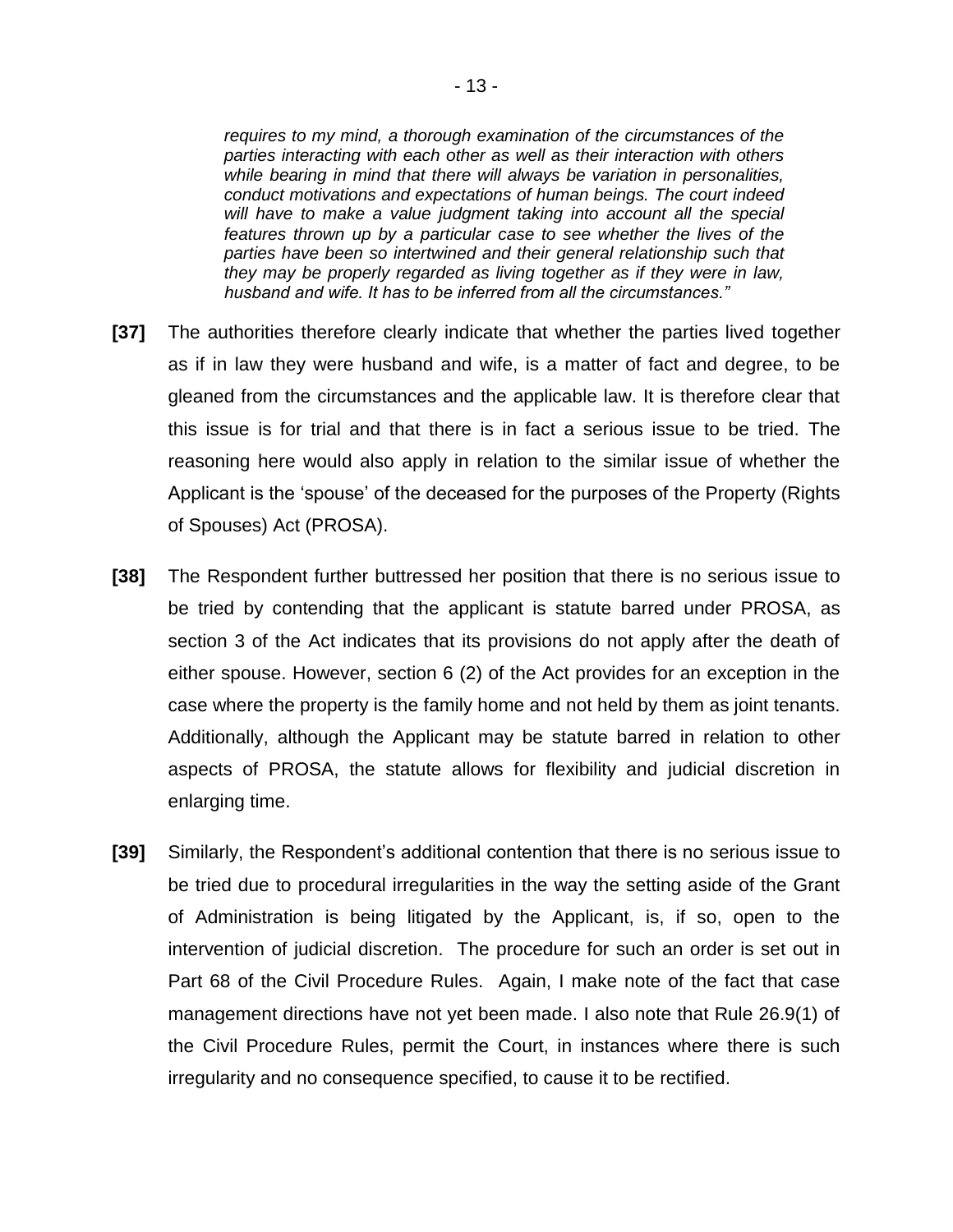- **[40]** Furthermore, by Rule 26.9(2) *"an error of procedure or failure to comply with a rule, practice direction or court order does not invalidate any step taken in the proceedings, unless the court so orders"*. By Rule 26.9(3), *'the court can make an order to put matters right".* I am insufficiently seized with the matter to make any such orders, as my review of the Applicant's statement of case has been limited by the remit of an application for an interlocutory injunction and the need to refrain from an in-depth consideration of the matter. However, I am sure that this will be further ventilated at any case-management conference.
- **[41]** I have not embarked on a mini trial at this stage but highlighted the markedly different positions of the parties to make the point that there are a number of serious issues to be tried. There is clear dispute between the parties, the resolution of which is determined by the view of the facts taken by the trial Judge and the application of the law to those facts. As Lord Diplock in **American Cynamid** – [page 510 d – e] declared:

*"It is no part of the Court's function at this stage of the litigation to try to resolve conflicts of evidence on affidavit as to facts on which the claim of either party may ultimately depend... not to decide difficult questions of law which call for detailed argument and mature considerations. These are matters to be dealt with at the trial."*

### **The Balance of Convenience**

#### **Adequacy of Damages**

**[42]** The second question to be answered is whether damages would be an adequate remedy. In seeking to answer this question, I am required to do so firstly in relation to the Applicant who is seeking the injunction. The injunction being sought is one essentially to prevent the Administrator from selling or otherwise disposing of the assets of Karl Young's estate pending the determination of this matter. It is the Applicant's contention that she would not be adequately compensated by an award in damages.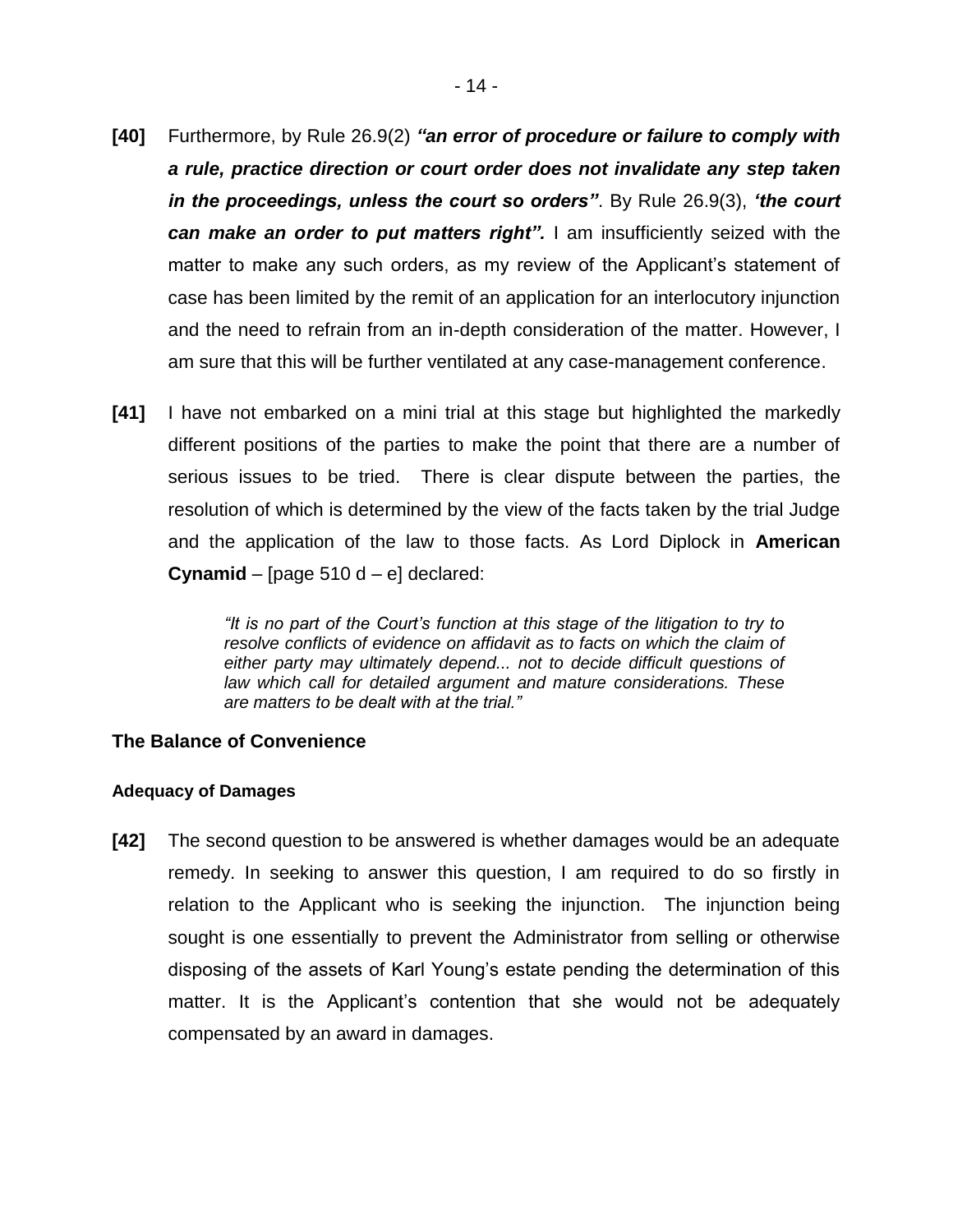- **[43]** The Applicant claims inter-alia, a 'sentimental attachment' to the properties of Karl Young due to her involvement and association with them over the years. As such she contends that they should not be sold.
- **[44]** The applicant's assertion that a sentimental attachment is one of the factors why damages would not be an adequate remedy is interesting, considering, as the Respondent has said, there is little or no evidence of any involvement with these properties from when the Applicant went abroad to the death of Mr. Young. According to the Respondent, "merely designing the property at Coconut Grove or Irie FM as alleged, without more, is not enough to crystallize into 'a sentimental attachment'" (para.44, of submissions). I fully endorse this view and agree that it is generally true that "*land is a thing to which value is attached as a bow to an arrow or a sword to a sheath"*. (**Audrey Allwood v Administrator General of Jamaica and Mega Marketing Ltd [2014] JMSC Civ.29**).
- **[45]** The Applicant has through the affidavit of Ms. Chung, given an undertaking as to damages, should the injunction be granted when it ought not to have been granted. The evidence of fulfilling such an undertaking, should the need arise, is also that the Applicant receives regular payments from the Government of the United States. From all accounts, on the evidence, these appear to be welfare payments and are paid as a result of insufficient means/income. Hence a part of her evidence indicates that due to regular deposits from the deceased to her account, she was initially refused these payments. How do welfare payments, in this case, indicate an ability to pay damages should the need arise? I am extremely surprise that this was commended to me as evidence of means.
- **[46]** The Defendant/Respondent asserts that in fact damages is an adequate remedy as ultimately the Claimant/Applicant's claim is to a beneficial entitlement which translates to a percentage of the proceeds of sale. They contend that this can be easily calculated by virtue of the Intestates and Charges Act which, if she is successful in her claim to be declared spouse, will entitle her to a 50% of the net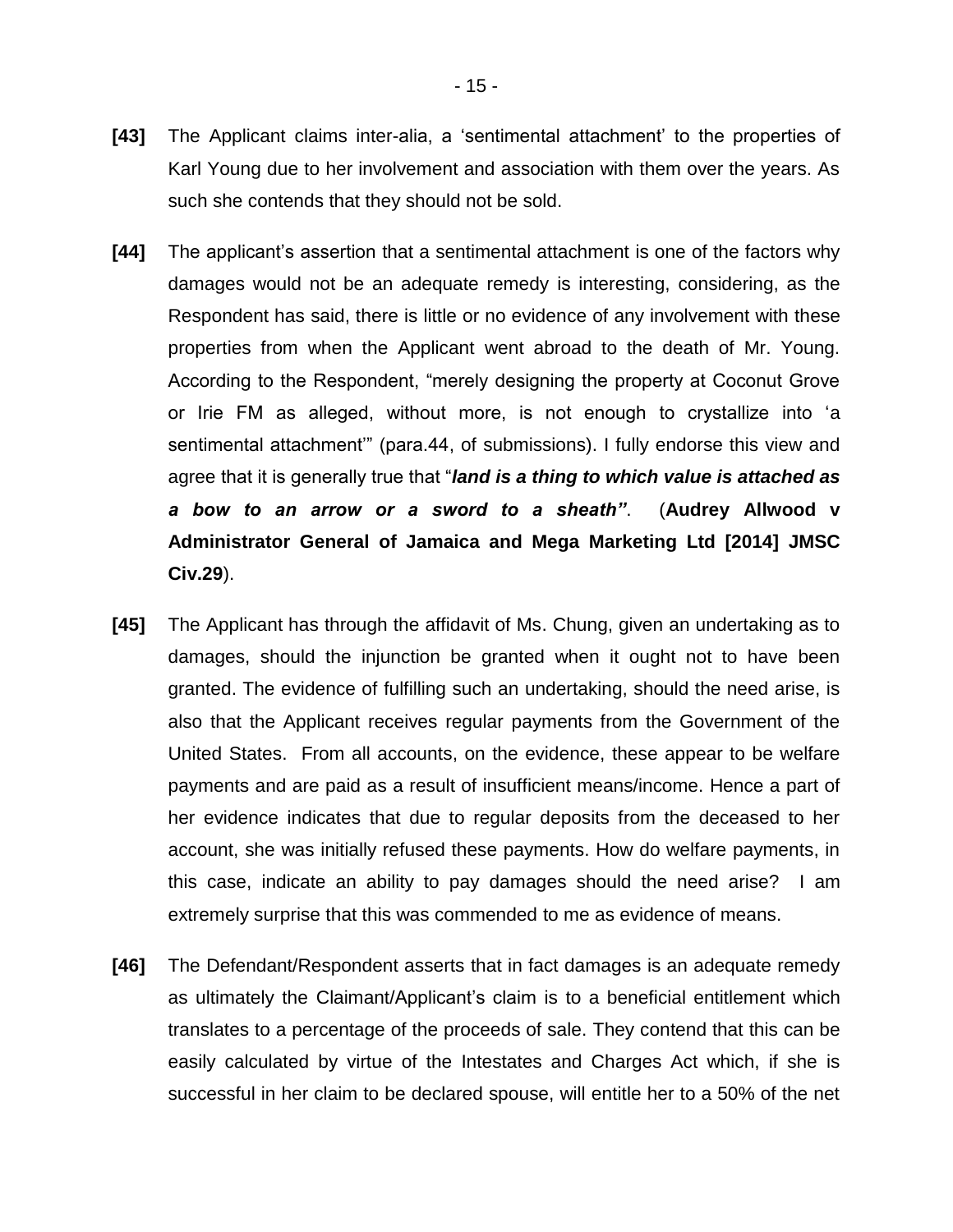proceeds of Karl Young's estate. This, the Respondent argues, is capable of being paid by the estate. They further contend that although Ms. Reidy has indicated that she would be able to satisfy the necessary cross-undertaking as to damages, as averred above, her application for social security shows otherwise. It is their submission that there is no evidence before the Court that the Applicant will benefit from Chad Young's estate or even the value of that estate.

**[47]** The Claimant/applicant asserts that she would be able to satisfy any undertaking as to damages. It was submitted by Counsel on her behalf that her ability to satisfy any undertaking as to damages can be inferred as she is the beneficiary under the will of her deceased son, Chad Young. I note that a Will of Chad Young was filed and exhibited as "PR-1" to the 4th Affidavit of Liane Chung on behalf of the Claimant/Applicant, in an effort to support her contention that she is able to fulfil any undertaking. This was filed on the 7th June 2017. Regrettably, there is a page missing but this was not noted until the writing of this judgment, otherwise Counsel would have been invited to refile the complete document. I believe that this was due to an error on the part of the Claimant and that the evidence in support may have been inadvertently left out. I am not able to rely on the contents of the Will. However, I note that the Will indicates that Chad Young is of Irie FM and that the Respondent has not denied or challenged the assertion that the Claimant is a beneficiary under the Will. I accept the evidence of the applicant that she is indeed a beneficiary under Chad Young's Estate. I also find that should the injunction be granted and it is subsequently found to be wrongly given as the Respondent succeeds in the action, any damages that might be awarded against the Claimant is likely to be limited, taking into account that the interest of the Respondent in this matter is to ultimately settle the Estate for the benefit of the beneficiaries. This is unlike the position if the Claimant succeeds, as then some, if not all of the Estate, would have been settled and her remedy would lie in damages, which might prove to be substantial.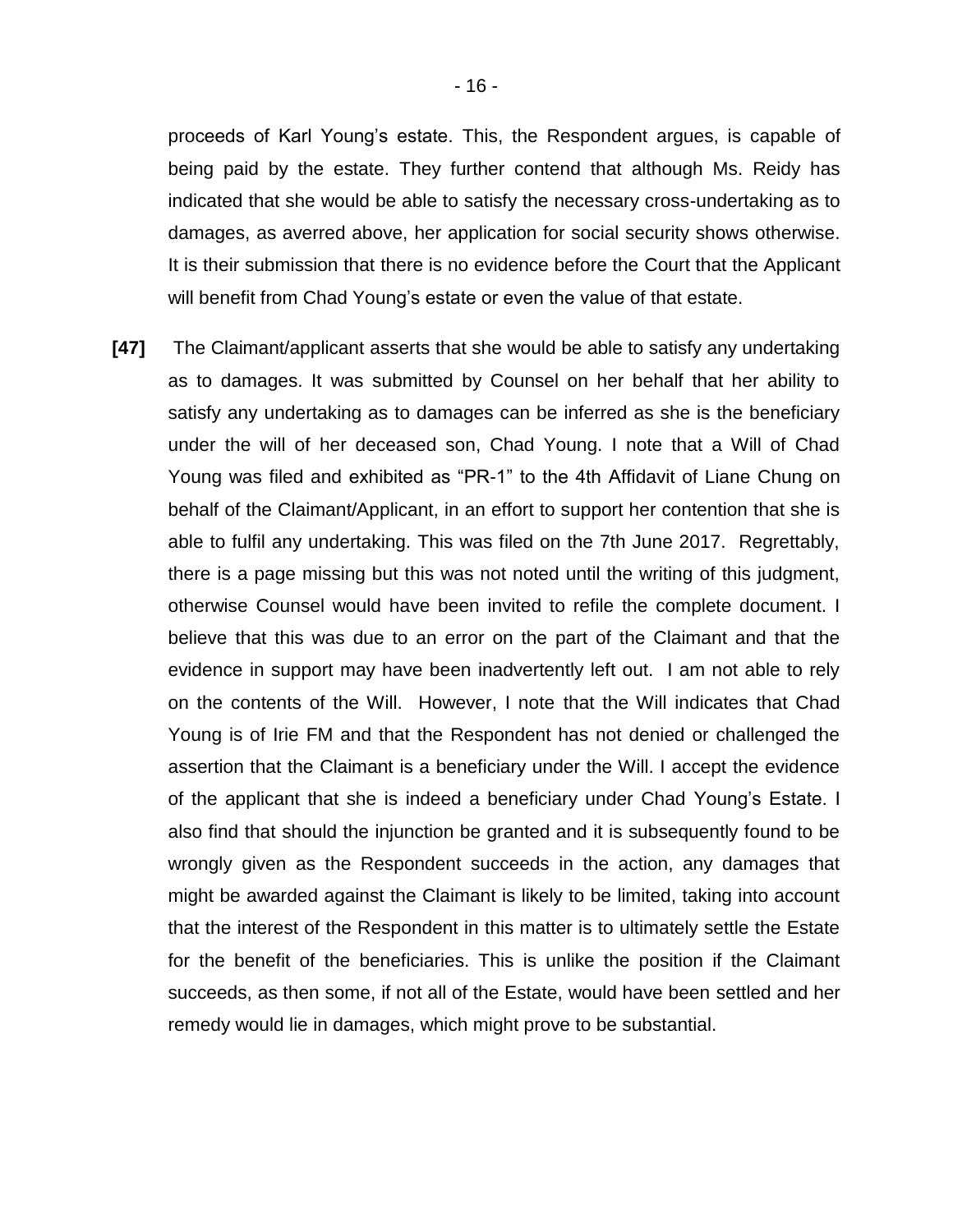- **[48]** Of course, whilst damages on the face of it appear to be an adequate remedy for both parties (land being a thing of monetary value), this is not so in the case at bar, and this becomes clearer upon a general consideration of the balance of convenience. Damages is not an adequate remedy where the harm complained of, (here being a loss of beneficial interest in the deceased's estate), is likely to be irreparable, if the injunction is not granted. The balance of convenience requires the consideration of these factors. I am required to examine what on the particular facts of the case the consequences of granting or withholding of the injunction is likely to be. I have to consider whether to refuse or to grant the injunction is more or less likely to cause the least prejudice and in doing so, I bear in mind that "The mere fact that a property right (or indeed a diminution in such a right) can be valued in monetary terms does not of itself mean that damages for an infringement of that property right can necessarily be said to be an adequate remedy". *Metro International SA v Independent News and Media [2006] 1 LRM 414*
- **[49]** The authorities make it clear, that as is consistent with Rule 1.2 of the civil Procedure Rules, I am obliged to take the course which is likely to produce the most just result and hence the least permanent damage/ irremediable prejudice. **Olint v NCB and R v Secretary of State for Transport, ex parte Factor and Ame Ltd (No. 2) [1991] AC 603**
- **[50]** Should the injunction be refused and the applicant succeeds on any of the cause of actions contained in her claim, all of the remedies for all claims could be satisfied by damages. Her main remedy would be 50% of the estate under the Intestates and Property Charges Act. This 50% is of the net value of the estate, not the property itself. In other word her real interest lies in the proceeds; the net monetary value of the property.
- **[51]** The Defendant/Respondent is unlikely to be in a position to pay any damages should the injunction be denied and the claimant succeeds. The Claimant's loss of beneficial or any proprietary interest in the deceased's estate is unlikely to be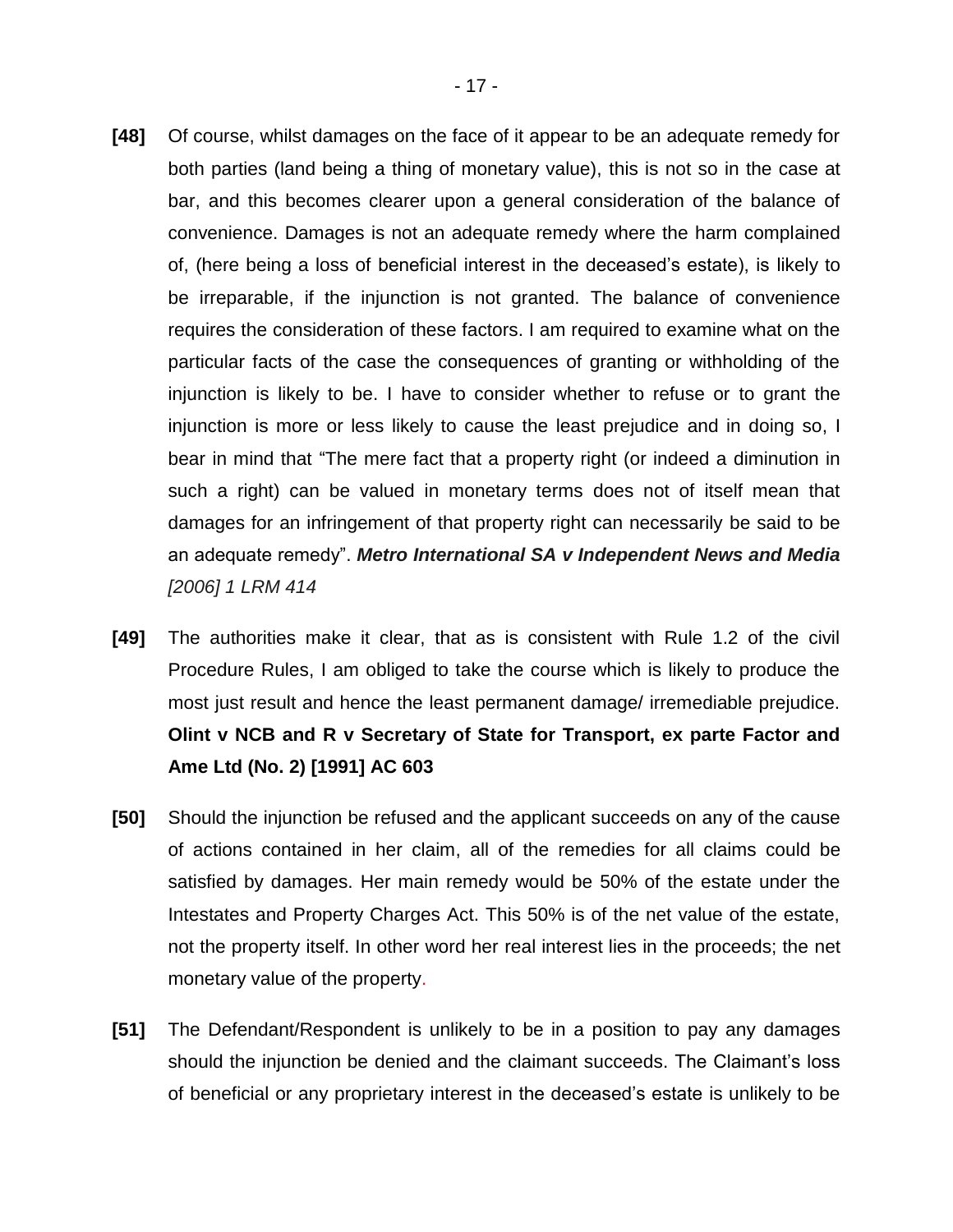remedied. The Defendant/Respondent is the administrator of the Estate. Should she be permitted to administer the estate, pending trial, (I take judicial notice that such dates are being set for the years 2020/2021), the estate is likely to dissipate by virtue of its distribution/sale. The beneficiaries would be left at liberty to further sell or otherwise dispose of any property received and or any funds derived there-from. Properties would now be likely to be in the names of beneficiaries or persons deriving bona fide title from them. It is unlikely that in those circumstances the Applicant will be able to receive/retrieve 50% of the estate or the proceeds from the sale of any of its properties.

- **[52]** In such a situation, the Applicant's position would be severely compromised and "irremediably prejudiced" should she succeed at trial as the chances are that it would be almost impossible to retrieve any proceeds already distributed. It is the evidence of the respondent that they would be able to pay damages from the Estate. However, upon distribution by selling or otherwise disposing of the properties under the Estate, there will be no 'Estate' from which to pay any damages to the Claimant, should she succeed. For the same reasons, neither will the Respondent be able to fulfil any undertaking as to damages.
- **[53]** The Respondent would if the injunction is granted, be required to refrain from selling or otherwise disposing of the assets of the Estate, until determination of the matter. Clearly here, there is no "irremediable prejudice" and the effect on the Respondent would be delay in selling, disposing or otherwise dealing with the estate. The inconvenience for the defendant/Respondent appears to be one mainly of delay. The delay between now and trial and therefore delay in distributing the Estate to the beneficiaries. Of course delay, is prejudicial too. These are all special factors to be taken into account, dependent on the particular facts and circumstances of this case. I must weigh one need against another and determine where the balance of convenience lies.
- **[54]** These special factors require a consideration of whether the balance of convenience requires preserving the status quo. Mangatal, J. as she then was, in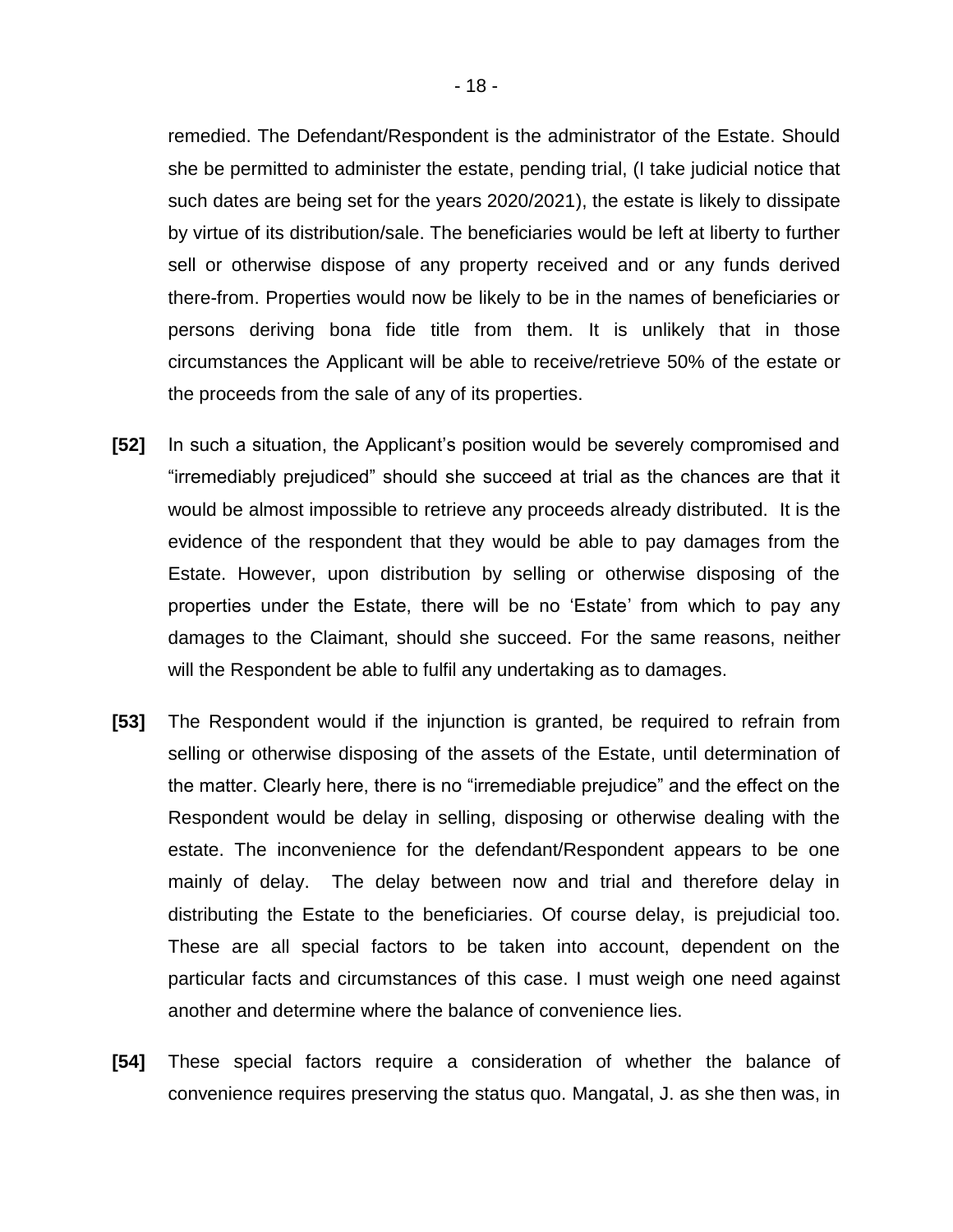the case of, **Ralph Williams, Marc Williams, Kuyaba Negril Limited v The Commissioner of Lands and Times Square West Holdings Limited**, **[2012] JMSC Civ. 118,** aptly summarised Lord Diplock's guidance on consideration of the status quo as follows:

*"In American Cynamid, Lord Diplock at page 408 stated that where other factors appear to be evenly poised, it is a counsel of prudence to take measures calculated to maintain the status quo. The reason why it is a counsel of prudence is because preservation of the status quo will normally, (but not always) cause less disruption, and all else being equal, less injustice. Said Lord Diplock of the rationale, "If the Defendant is enjoined from doing something that he has not done before, the only effect of the interlocutory injunction in the event of his succeeding at the trial is to postpone the date at which he is able to embark upon a course of action which he has not previously found it necessary to undertake; whereas to interrupt him in the conduct of an established enterprise would cause much greater inconvenience to him since he would have to start again to establish it in the event of his succeeding at the trial."* 

- **[55]** The Learned Judge continued at paragraph 45, "*The status quo has been described as generally being the state of affairs existing during the period immediately preceding the issue of the claim seeking a permanent injunction - Garden Cottage Foods Limited v. Milk Marketing Board [1984] 1 A.C. 130.*
- **[56]** The status quo in the case before me is indeed the state of affairs existing immediately before the filing of this claim. That position is that the Administrator, bar the exception of one property, which is in the process of being sold, has not otherwise dissipated, sold, transferred or otherwise disposed of any of the assets of the Estate. It is worth bearing in mind that the evidence before the court is that the value of the estate is in excess of 900 million dollars. In the circumstances, and for the reasons already given, the balance of convenience lies in favour of preserving the status quo. This would cause less disruption and less injustice and accord with rule 1.2 of the Civil Procedure Rules. In order to achieve this, the interim injunction is granted, restraining the hand of the administrator, until determination of this matter.